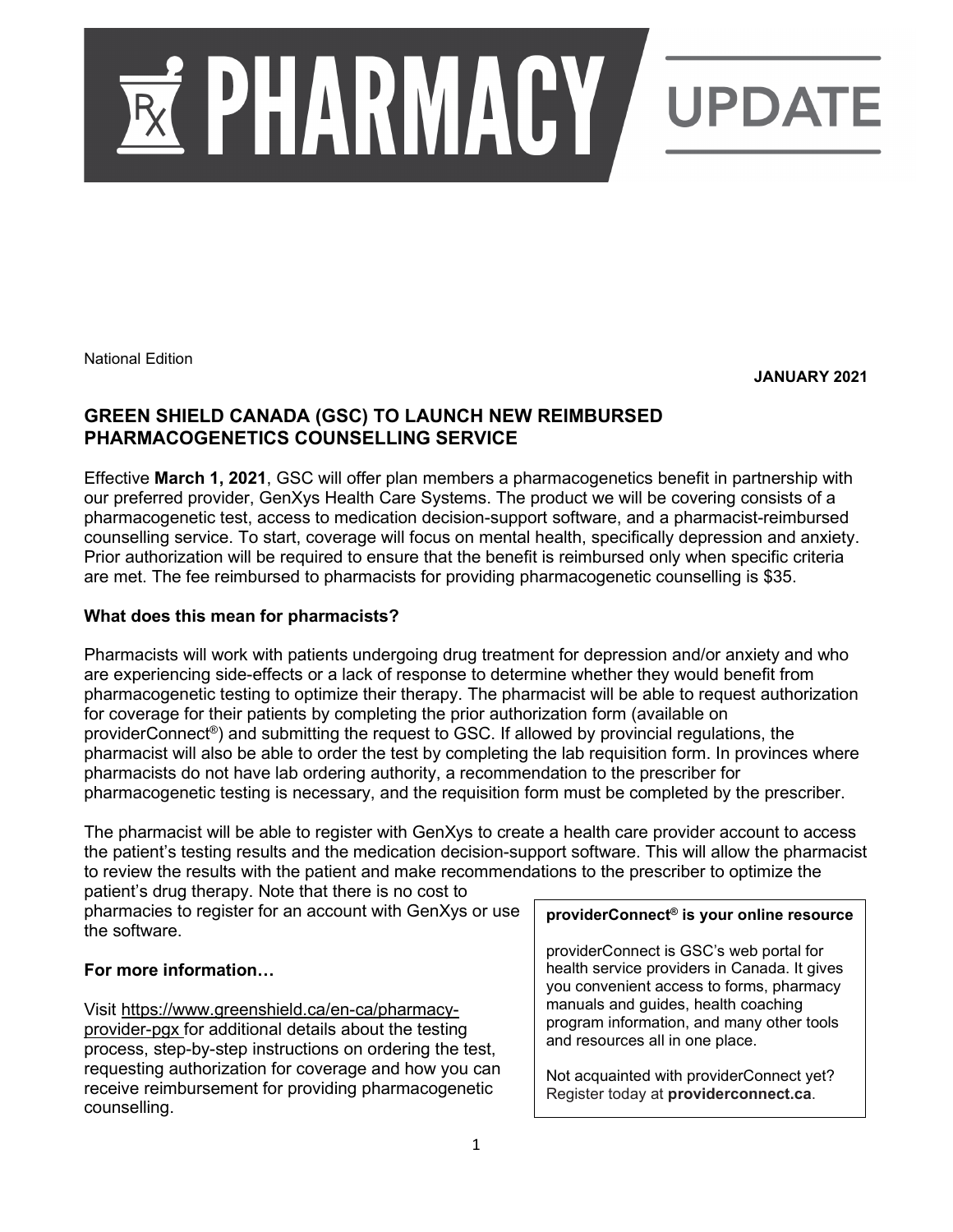To learn more about GenXys and pharmacogenetics testing, visit [https://www.genxys.com](https://www.genxys.com/content/) or to create an account visit [https://cdn.genxys.com/treatgx/login.](https://cdn.genxys.com/treatgx/login) Note that the option exists for creating individual health care provider or corporate accounts (for health care providers practising as a team and sharing care of patients – such as a pharmacy or clinic).

# **VALUE-BASED PHARMACY – PHASE THREE UPDATES**

As we outlined in the November Pharmacy Update, phase three of GSC's Value-based Pharmacy initiative was delayed due to COVID-19. Ultimately, this delay served as an opportunity to continue enhancing the program to meet both pharmacy and patient needs. Throughout the last year, we continued to seek feedback from our pharmacy stakeholders and make further changes to program design and structure.

Here are the changes made for phase three:

- **Equal penalty/bonus**  The reimbursement model has been adapted to make the program as balanced as possible with a more even distribution of penalties and rewards. Our goal is to ensure that an equal proportion of pharmacies are in both the penalty and bonus categories.
- **Pharmacy reimbursement**  Our system has been configured to recognize the fixed costs faced by pharmacies. This will protect pharmacies' actual drug acquisition cost and ensure that overall reimbursement is never less than that amount.
- **Regional differences** We have created three regional pools (British Columbia, Alberta, and the rest of Canada) so that pharmacy ratings reflect scores provincially, and the pharmacies in each pool are compared to each other. This will account for differences in the scopes of practice between provinces and other system factors.
- **Patients receiving compliance packs through the Ontario Drug Benefit** We recognize that GSC may not receive all claims paid through the Ontario Drug Benefit for patients on compliance packs. We can now confirm that the data represented in our system for these patients is consistent with actual dispensing.
- **Secondary claims**  To support our focus on assessing quality of care for patients with claims where GSC is usually the primary carrier, the frequency of claims for coordination of benefits is now factored into the measure calculations to determine when a patient is included in the program.
- **Outlier reporting**  PQS has enabled a mechanism in EQuIPP to report and remove false positive outliers from the measures with ability to provide supporting evidence.

#### **Phase three launches July 1, 2021**

The July 1 launch date means that pharmacy performance for the Performance Period ending December 31, 2020, will determine reimbursement for the Reimbursement Period of July 1, 2021, to June 30, 2022. As a reminder, all the details about the Value-based Pharmacy reimbursement framework are available on providerConnect.ca.